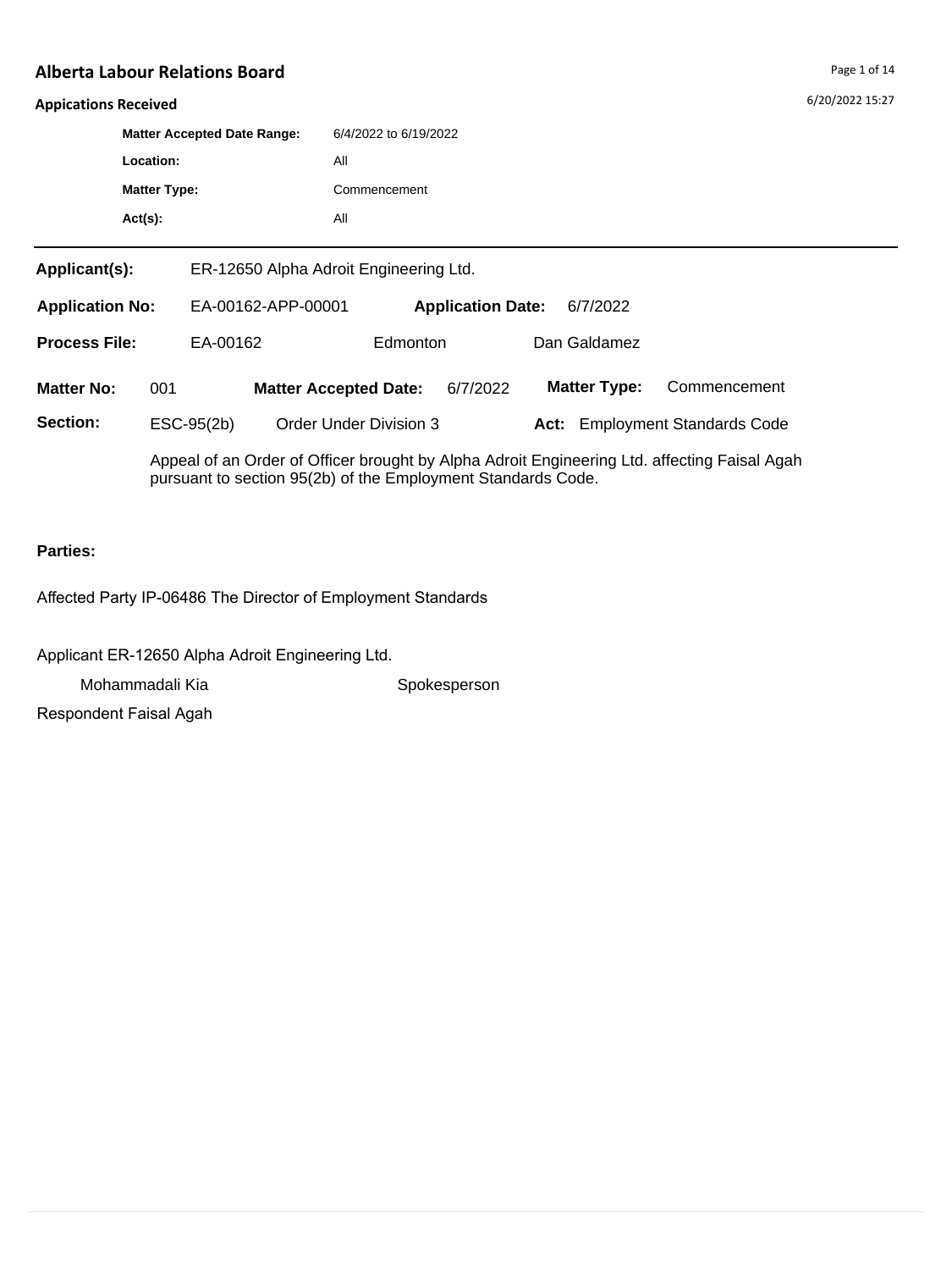#### **Appications Received**

| <b>Appications Received</b>                     |                       |                                                     |                                                                            |                                                                                   |                                                                                                                                                                       |                                                                                          | 0/20/2022 13.27 |  |  |
|-------------------------------------------------|-----------------------|-----------------------------------------------------|----------------------------------------------------------------------------|-----------------------------------------------------------------------------------|-----------------------------------------------------------------------------------------------------------------------------------------------------------------------|------------------------------------------------------------------------------------------|-----------------|--|--|
| <b>Matter Accepted Date Range:</b><br>Location: |                       |                                                     | 6/4/2022 to 6/19/2022                                                      |                                                                                   |                                                                                                                                                                       |                                                                                          |                 |  |  |
|                                                 |                       |                                                     | All                                                                        |                                                                                   |                                                                                                                                                                       |                                                                                          |                 |  |  |
|                                                 | <b>Matter Type:</b>   |                                                     | Commencement                                                               |                                                                                   |                                                                                                                                                                       |                                                                                          |                 |  |  |
|                                                 | $Act(s)$ :            |                                                     | All                                                                        |                                                                                   |                                                                                                                                                                       |                                                                                          |                 |  |  |
| Applicant(s):                                   |                       | ER-12651 Richardson International Limited           |                                                                            |                                                                                   | CL-00379 United Food and Commercial Workers Canada Union, Local No. 401                                                                                               |                                                                                          |                 |  |  |
| <b>Application No:</b>                          |                       | GE-08761-APP-00001                                  |                                                                            | <b>Application Date:</b>                                                          | 6/8/2022                                                                                                                                                              |                                                                                          |                 |  |  |
| <b>Process File:</b>                            |                       | GE-08761                                            | Edmonton                                                                   |                                                                                   | Dan Galdamez                                                                                                                                                          |                                                                                          |                 |  |  |
| <b>Matter No:</b>                               | 001                   |                                                     | <b>Matter Accepted Date:</b>                                               | 6/8/2022                                                                          | <b>Matter Type:</b>                                                                                                                                                   | Commencement                                                                             |                 |  |  |
| Section:                                        | $LRC-46$              |                                                     | Sale/Lease/Transfer                                                        |                                                                                   | <b>Act:</b> Labour Relations Code                                                                                                                                     |                                                                                          |                 |  |  |
|                                                 |                       |                                                     |                                                                            |                                                                                   | to Richardson Oilseed Limited with respect to Certificate No.C-41-2010.                                                                                               | Request for the Board to declare Richardson International Limited the successor employer |                 |  |  |
| <b>Matter No:</b>                               | 002                   |                                                     | <b>Matter Accepted Date:</b>                                               | 6/8/2022                                                                          | <b>Matter Type:</b>                                                                                                                                                   | Commencement                                                                             |                 |  |  |
| Section:                                        | $LRC-12(4ch)$         |                                                     | Reconsideration - Change                                                   |                                                                                   | <b>Act:</b> Labour Relations Code                                                                                                                                     |                                                                                          |                 |  |  |
|                                                 |                       |                                                     |                                                                            |                                                                                   | Request for the Board to amend Certificate No. C-41-2010 to reflect an employer<br>successorship from Richardson Oilseed Limited to Richardson International Limited. |                                                                                          |                 |  |  |
| <b>Bargaining Relationship:</b>                 |                       | BR-00413                                            | Act:                                                                       |                                                                                   | <b>Labour Relations Code</b>                                                                                                                                          |                                                                                          |                 |  |  |
| <b>Employer No:</b>                             |                       |                                                     | ER-05884 Richardson Oilseed Limited                                        |                                                                                   |                                                                                                                                                                       |                                                                                          |                 |  |  |
| <b>Union No:</b>                                |                       |                                                     | CL-00379 United Food and Commercial Workers Canada Union,<br>Local No. 401 |                                                                                   |                                                                                                                                                                       |                                                                                          |                 |  |  |
| <b>Parties:</b>                                 |                       |                                                     |                                                                            |                                                                                   |                                                                                                                                                                       |                                                                                          |                 |  |  |
|                                                 |                       | Affected Party ER-05884 Richardson Oilseed Limited  |                                                                            |                                                                                   |                                                                                                                                                                       |                                                                                          |                 |  |  |
|                                                 |                       | Applicant ER-12651 Richardson International Limited |                                                                            |                                                                                   |                                                                                                                                                                       |                                                                                          |                 |  |  |
|                                                 | Craig W. Neuman, Q.C. |                                                     | Lawyer                                                                     |                                                                                   |                                                                                                                                                                       |                                                                                          |                 |  |  |
|                                                 |                       |                                                     |                                                                            | Applicant CL-00379 United Food and Commercial Workers Canada Union, Local No. 401 |                                                                                                                                                                       |                                                                                          |                 |  |  |
| Adeel S. Mulla                                  |                       |                                                     |                                                                            | <b>Union Contact</b>                                                              |                                                                                                                                                                       |                                                                                          |                 |  |  |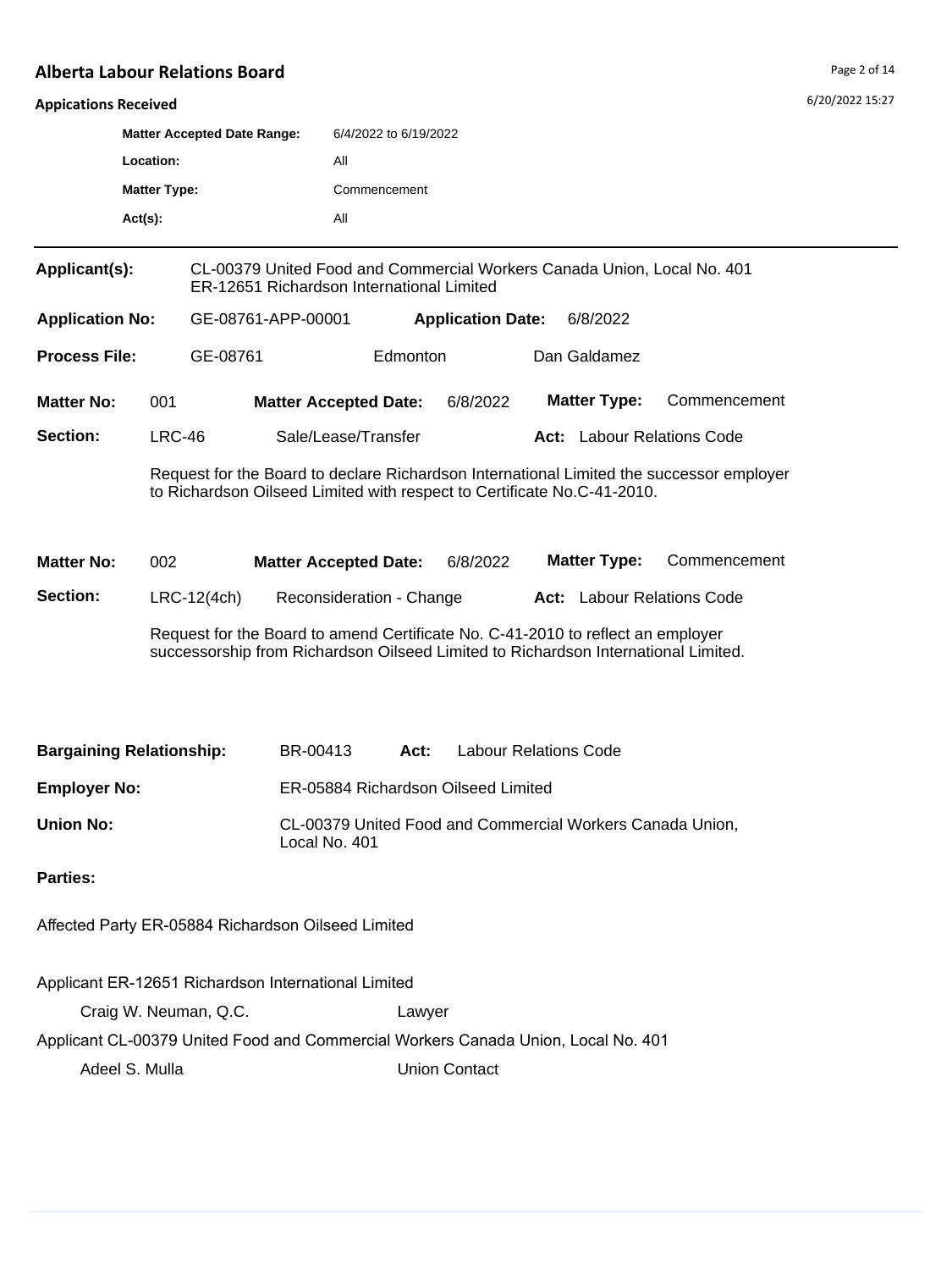6/20/2022 15:27

#### **Appications Received**

|                        | <b>Matter Accepted Date Range:</b> |                               | 6/4/2022 to 6/19/2022 |                          |          |  |  |
|------------------------|------------------------------------|-------------------------------|-----------------------|--------------------------|----------|--|--|
|                        | Location:                          |                               | All                   |                          |          |  |  |
| <b>Matter Type:</b>    |                                    | Commencement                  |                       |                          |          |  |  |
|                        | $Act(s)$ :                         |                               | All                   |                          |          |  |  |
| Applicant(s):          |                                    | ER-12652 Lactalis Canada Inc. |                       |                          |          |  |  |
| <b>Application No:</b> |                                    | GE-08762-APP-00001            |                       | <b>Application Date:</b> | 6/8/2022 |  |  |

**Matter No: 001** Section: LRC-46 Sale/Lease/Transfer **Act:** Labour Relations Code **Matter Accepted Date:** 6/8/2022 **Matter Type:** Commencement

**Process File:** GE-08762 Edmonton Patricia Lafave

Request for the Board to declare Lactalis Canada Inc. the successor employer to Beatrice Foods Inc. with respect to Certificate No. RC-426-92 and RC-427-92.

**Matter No: 002** Section: LRC-12(4ch) Reconsideration - Change **Act:** Labour Relations Code Request for the Board to amend Certificate No. RC-426-92 and RC-427-92 to reflect an employer successorship from Beatrice Foods Inc. to Lactalis Canada Inc. **Matter Accepted Date:** 6/8/2022 **Matter Type:** Commencement

| <b>Bargaining Relationship:</b>         | BR-00252                                                                      | Act: | Labour Relations Code |  |  |
|-----------------------------------------|-------------------------------------------------------------------------------|------|-----------------------|--|--|
| <b>Employer No:</b>                     | ER-00713 Beatrice Foods Inc.                                                  |      |                       |  |  |
| Union No:                               | CL-00364 Miscellaneous Employees, Teamsters Local Union No.<br>987 of Alberta |      |                       |  |  |
| <b>Bargaining Relationship:</b>         | BR-00350                                                                      | Act: | Labour Relations Code |  |  |
| <b>Employer No:</b>                     | ER-00713 Beatrice Foods Inc.                                                  |      |                       |  |  |
| Union No:                               | CL-00364 Miscellaneous Employees, Teamsters Local Union No.<br>987 of Alberta |      |                       |  |  |
| <b>Parties:</b>                         |                                                                               |      |                       |  |  |
| Applicant ER-12652 Lactalis Canada Inc. |                                                                               |      |                       |  |  |

Vanessa Aire **Spokesperson** Respondent CL-00364 Miscellaneous Employees, Teamsters Local Union No. 987 of Alberta Darin Melnechenko **Union Contact** 

Respondent ER-00713 Beatrice Foods Inc.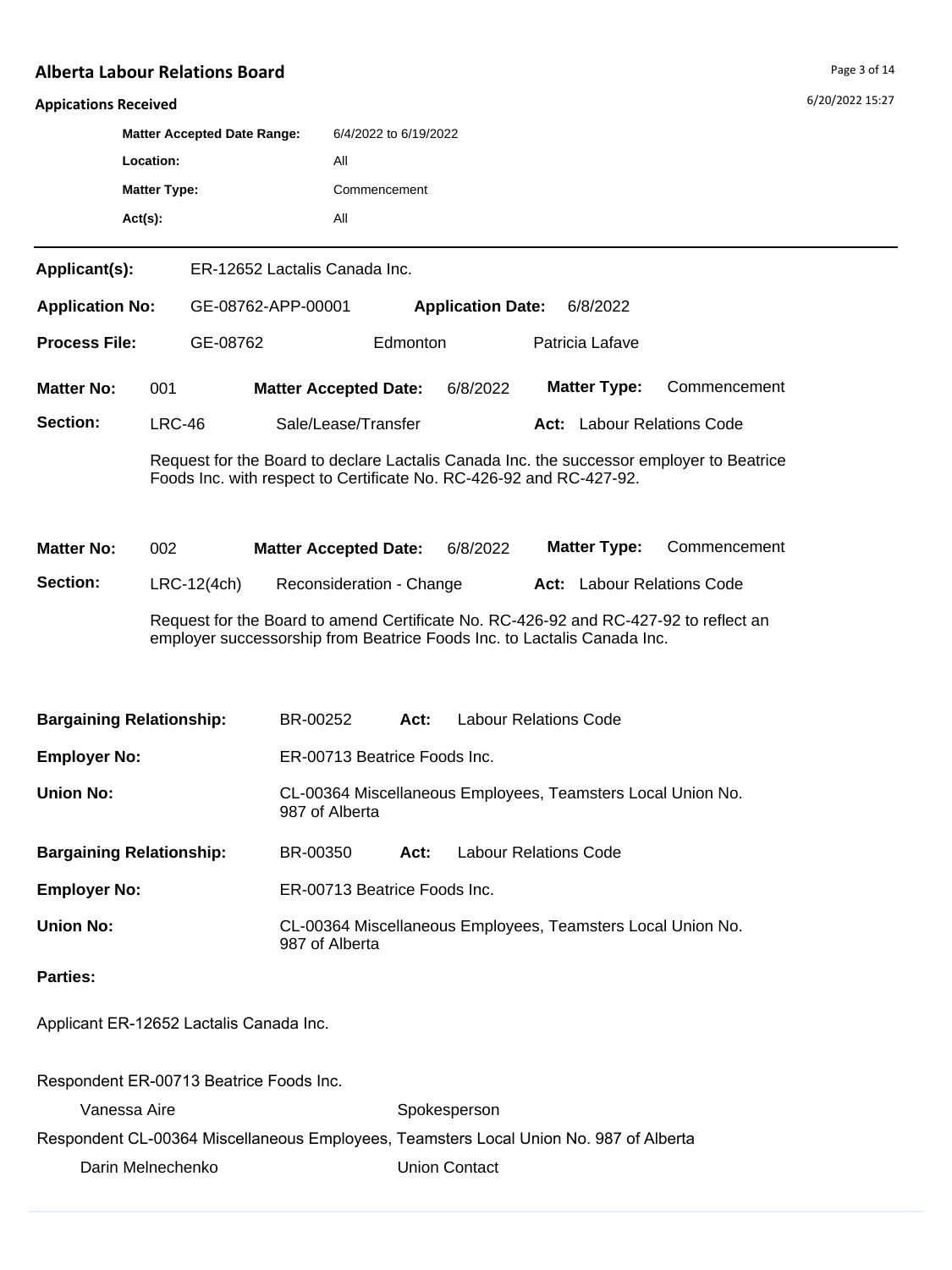6/20/2022 15:27

#### **Appications Received**

| $Act(s)$ :          |                                    | All                   |
|---------------------|------------------------------------|-----------------------|
| <b>Matter Type:</b> |                                    | Commencement          |
| Location:           |                                    | All                   |
|                     | <b>Matter Accepted Date Range:</b> | 6/4/2022 to 6/19/2022 |
|                     |                                    |                       |

| <b>Application No:</b> |     | GE-08763-APP-00001                        |                              |          | <b>Application Date:</b><br>6/10/2022 |  |                     |                            |
|------------------------|-----|-------------------------------------------|------------------------------|----------|---------------------------------------|--|---------------------|----------------------------|
| <b>Process File:</b>   |     | GE-08763                                  |                              | Edmonton |                                       |  | Dan Galdamez        |                            |
| <b>Matter No:</b>      | 001 |                                           | <b>Matter Accepted Date:</b> |          | 6/10/2022                             |  | <b>Matter Type:</b> | Commencement               |
| <b>Section:</b>        |     | $LRC-12(4ch)$<br>Reconsideration - Change |                              |          |                                       |  |                     | Act: Labour Relations Code |

Request for the Board to amend Certificate No. C2005-2022 to include three persons of field operations and one person of Lochearn rail yard in the bargaining unit.

| <b>Bargaining Relationship:</b> | BR-18720                    | Act: | <b>Labour Relations Code</b>          |
|---------------------------------|-----------------------------|------|---------------------------------------|
| <b>Employer No:</b>             | ER-12572 Canlin Energy Corp |      |                                       |
| <b>Union No:</b>                |                             |      | CL-02366 Unifor, Local Union No. 4050 |

| Applicant CL-02366 Unifor, Local Union No. 4050 |                      |
|-------------------------------------------------|----------------------|
| <b>Bruce Fafard</b>                             | <b>Union Contact</b> |
| Respondent ER-12572 Canlin Energy Corp          |                      |
| Kevin Hetu                                      | Spokesperson         |
| Tom Ross, Q.C.                                  | Lawyer               |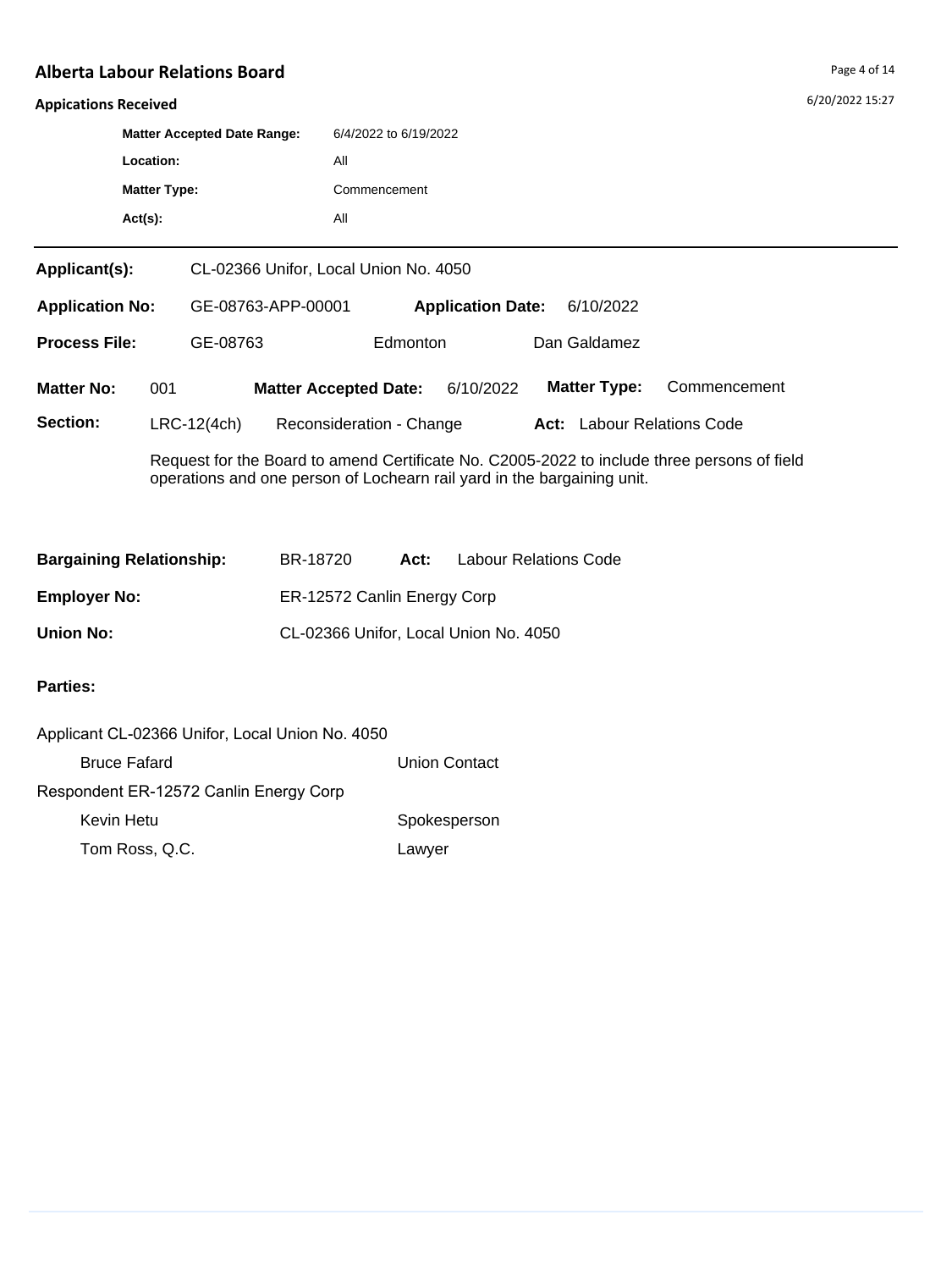6/20/2022 15:27

#### **Appications Received**

|                        | <b>Matter Accepted Date Range:</b> |                    | 6/4/2022 to 6/19/2022   |                          |           |  |  |  |
|------------------------|------------------------------------|--------------------|-------------------------|--------------------------|-----------|--|--|--|
|                        | Location:                          |                    | All                     |                          |           |  |  |  |
| <b>Matter Type:</b>    |                                    | Commencement       |                         |                          |           |  |  |  |
|                        | $Act(s)$ :                         |                    | All                     |                          |           |  |  |  |
| Applicant(s):          |                                    |                    | <b>Matthew McCarthy</b> |                          |           |  |  |  |
| <b>Application No:</b> |                                    | GE-08765-APP-00001 |                         | <b>Application Date:</b> | 6/10/2022 |  |  |  |

| <b>Process File:</b> | GE-08765     | Edmonton                     |           | Patricia Lafave                   |              |
|----------------------|--------------|------------------------------|-----------|-----------------------------------|--------------|
| <b>Matter No:</b>    | 001          | <b>Matter Accepted Date:</b> | 6/10/2022 | <b>Matter Type:</b>               | Commencement |
| Section:             | $LRC-153(1)$ | Duty of Fair Representation  |           | <b>Act:</b> Labour Relations Code |              |

Allegation that Natural Gas Employee Association failed to fairly represent Matthew McCarthy regarding his grievance against Atco Gas & Pipeline Ltd.

| <b>Bargaining Relationship:</b> | BR-18536 | Act: | <b>Labour Relations Code</b>                |
|---------------------------------|----------|------|---------------------------------------------|
| <b>Employer No:</b>             |          |      | ER-10701 Atco Gas & Pipelines Ltd.          |
| Union No:                       |          |      | CL-01911 Natural Gas Employees' Association |

| <b>Applicant Matthew McCarthy</b>                      |                      |  |  |  |
|--------------------------------------------------------|----------------------|--|--|--|
| No Representative                                      | Spokesperson         |  |  |  |
| Respondent CL-01911 Natural Gas Employees' Association |                      |  |  |  |
| Danny Burrell                                          | <b>Union Contact</b> |  |  |  |
| <b>Chris Harvey</b>                                    | <b>Union Contact</b> |  |  |  |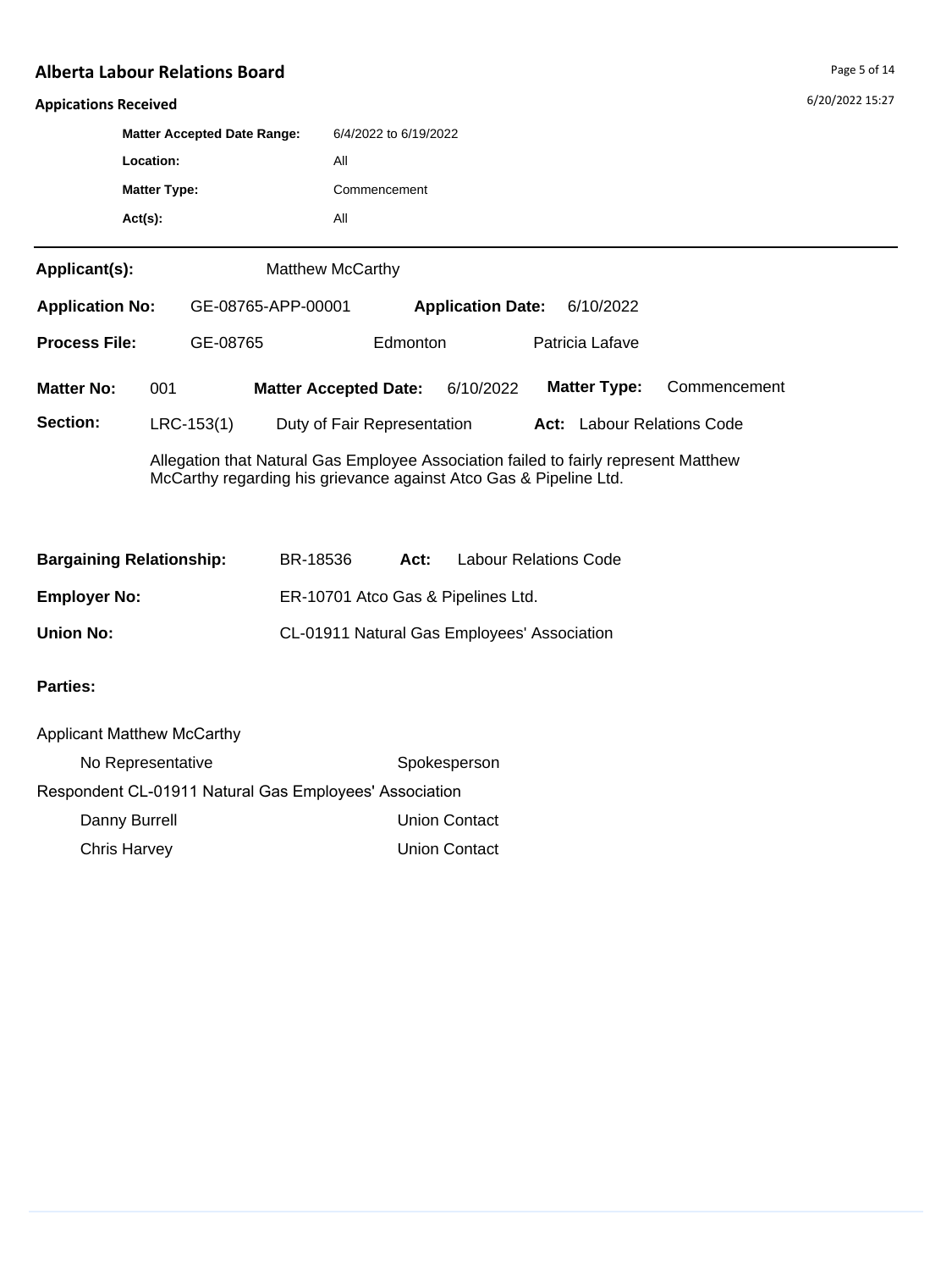## **Appications Received**

|                                                                     | <b>Matter Accepted Date Range:</b><br>Location: |                             |                                                | 6/4/2022 to 6/19/2022<br>All |                 |  |                                   |                                                                                              |  |
|---------------------------------------------------------------------|-------------------------------------------------|-----------------------------|------------------------------------------------|------------------------------|-----------------|--|-----------------------------------|----------------------------------------------------------------------------------------------|--|
| <b>Matter Type:</b>                                                 |                                                 |                             | Commencement                                   |                              |                 |  |                                   |                                                                                              |  |
|                                                                     | $Act(s)$ :                                      |                             |                                                | All                          |                 |  |                                   |                                                                                              |  |
| Applicant(s):<br>CL-00375 Construction Workers Union, CLAC Local 63 |                                                 |                             |                                                |                              |                 |  |                                   |                                                                                              |  |
| <b>Application No:</b>                                              |                                                 |                             | CR-05904-APP-00001<br><b>Application Date:</b> |                              |                 |  | 6/13/2022                         |                                                                                              |  |
| <b>Process File:</b>                                                |                                                 | CR-05904<br><b>Edmonton</b> |                                                |                              | Patricia Lafave |  |                                   |                                                                                              |  |
| <b>Matter No:</b>                                                   | 001                                             |                             |                                                | <b>Matter Accepted Date:</b> | 6/13/2022       |  | <b>Matter Type:</b>               | Commencement                                                                                 |  |
| Section:                                                            |                                                 | <b>LRC-32</b>               | Certification                                  |                              |                 |  | <b>Act:</b> Labour Relations Code |                                                                                              |  |
|                                                                     |                                                 | employees.                  |                                                |                              |                 |  |                                   | Application for certification for a unit of "All Maintenance Labourers." Estimated unit of 6 |  |

| <b>Bargaining Relationship:</b> | BR-18794                              | Act: | <b>Labour Relations Code</b>                       |
|---------------------------------|---------------------------------------|------|----------------------------------------------------|
| <b>Employer No:</b>             | ER-12653 Impact Safety Solutions Ltd. |      |                                                    |
| <b>Union No:</b>                |                                       |      | CL-00375 Construction Workers Union, CLAC Local 63 |

| Applicant CL-00375 Construction Workers Union, CLAC Local 63 |                      |  |  |  |  |
|--------------------------------------------------------------|----------------------|--|--|--|--|
| Jordan Love                                                  | <b>Union Contact</b> |  |  |  |  |
| Respondent ER-12653 Impact Safety Solutions Ltd.             |                      |  |  |  |  |
| Justin LaRoque                                               | Spokesperson         |  |  |  |  |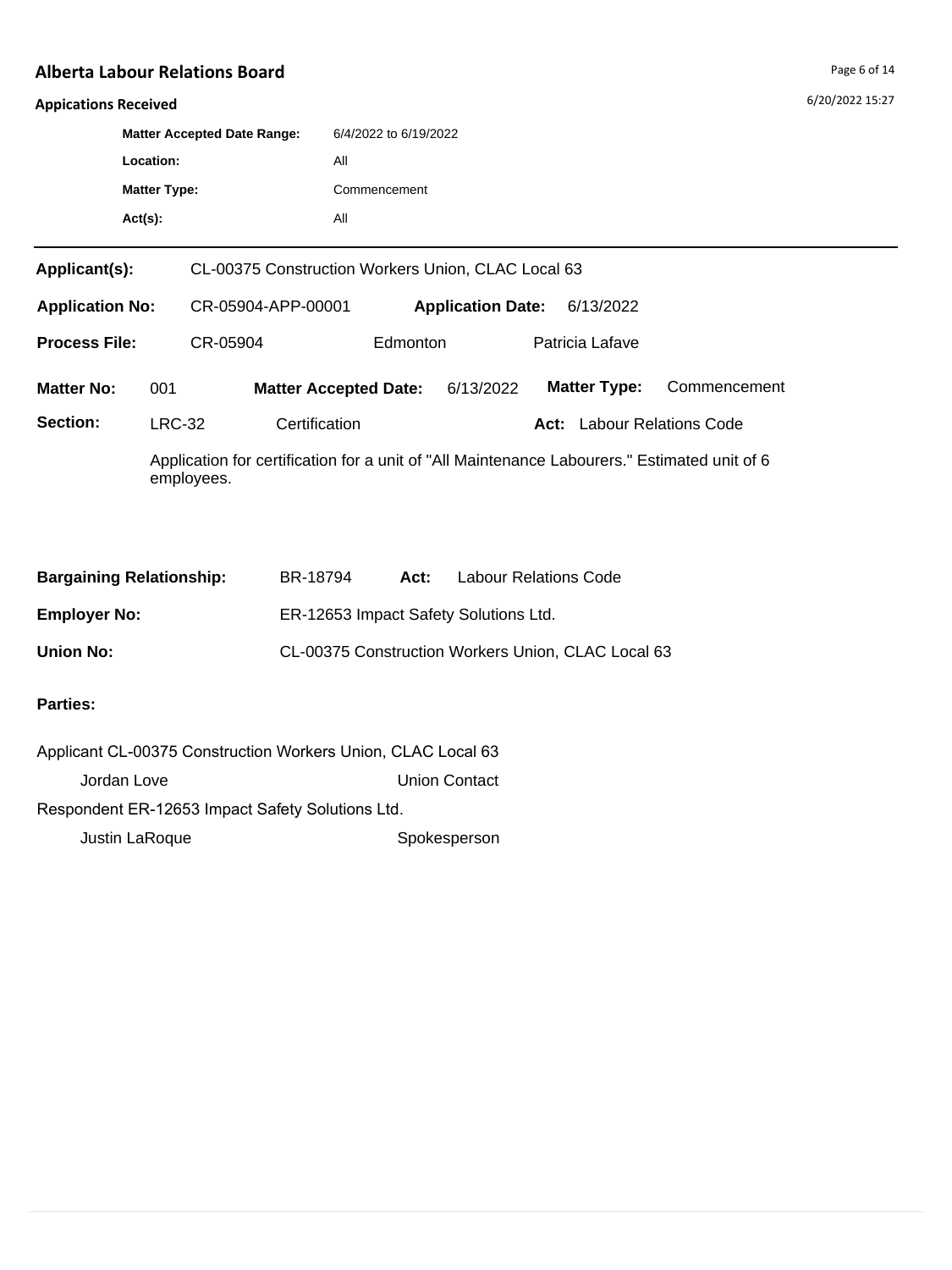## **Appications Received**

|                        |                                | <b>Matter Accepted Date Range:</b>                 | 6/4/2022 to 6/19/2022<br>All                                                                      |                                   |                     |              |  |  |  |  |
|------------------------|--------------------------------|----------------------------------------------------|---------------------------------------------------------------------------------------------------|-----------------------------------|---------------------|--------------|--|--|--|--|
|                        | Location:                      |                                                    |                                                                                                   |                                   |                     |              |  |  |  |  |
|                        | <b>Matter Type:</b>            |                                                    |                                                                                                   | Commencement                      |                     |              |  |  |  |  |
|                        | $Act(s)$ :                     |                                                    | All                                                                                               |                                   |                     |              |  |  |  |  |
| Applicant(s):          |                                | CL-00375 Construction Workers Union, CLAC Local 63 |                                                                                                   |                                   |                     |              |  |  |  |  |
| <b>Application No:</b> |                                | CR-05905-APP-00001<br><b>Application Date:</b>     |                                                                                                   |                                   | 6/13/2022           |              |  |  |  |  |
| <b>Process File:</b>   |                                | CR-05905                                           |                                                                                                   | Edmonton<br>Patricia Lafave       |                     |              |  |  |  |  |
| <b>Matter No:</b>      | 001                            |                                                    | <b>Matter Accepted Date:</b>                                                                      | 6/13/2022                         | <b>Matter Type:</b> | Commencement |  |  |  |  |
| Section:               | <b>LRC-32</b><br>Certification |                                                    |                                                                                                   | <b>Act:</b> Labour Relations Code |                     |              |  |  |  |  |
|                        |                                | employees.                                         | Application for certification for a unit of "All Non-Construction Labourers." Estimated unit of 6 |                                   |                     |              |  |  |  |  |

| <b>Bargaining Relationship:</b> | BR-18795                              | Act: | Labour Relations Code                              |
|---------------------------------|---------------------------------------|------|----------------------------------------------------|
| <b>Employer No:</b>             | ER-12653 Impact Safety Solutions Ltd. |      |                                                    |
| <b>Union No:</b>                |                                       |      | CL-00375 Construction Workers Union, CLAC Local 63 |

| Applicant CL-00375 Construction Workers Union, CLAC Local 63 |                      |  |  |  |  |
|--------------------------------------------------------------|----------------------|--|--|--|--|
| Jordan Love                                                  | <b>Union Contact</b> |  |  |  |  |
| Respondent ER-12653 Impact Safety Solutions Ltd.             |                      |  |  |  |  |
| Justin LaRoque                                               | Spokesperson         |  |  |  |  |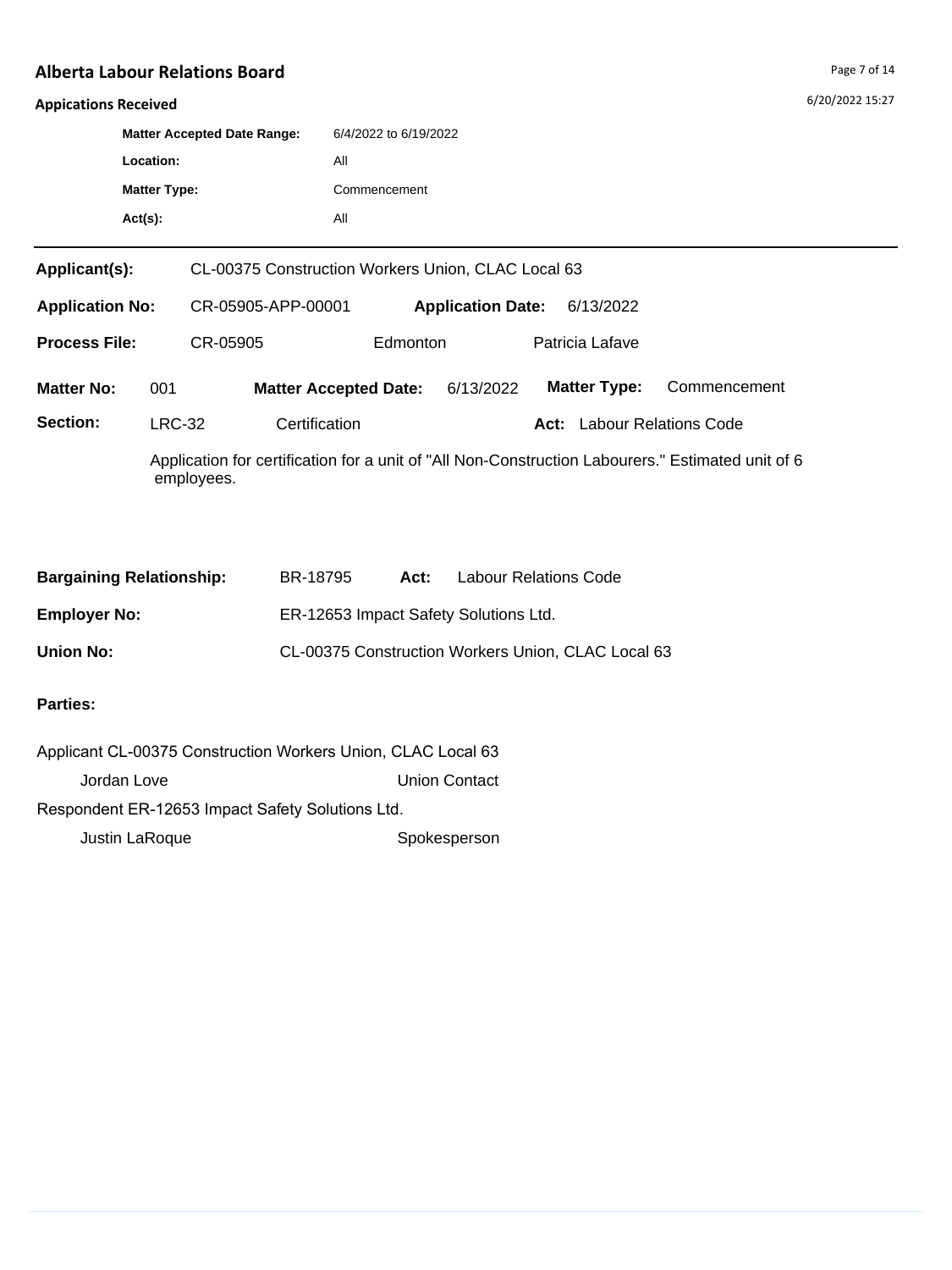#### Ap<sub>l</sub>

| <b>Appications Received</b>     |                                    |               |                    |                                             |                          |  |                                                                   |                                                                                                | 6/20/2022 15:27 |
|---------------------------------|------------------------------------|---------------|--------------------|---------------------------------------------|--------------------------|--|-------------------------------------------------------------------|------------------------------------------------------------------------------------------------|-----------------|
|                                 | <b>Matter Accepted Date Range:</b> |               |                    | 6/4/2022 to 6/19/2022                       |                          |  |                                                                   |                                                                                                |                 |
|                                 | Location:                          |               | All                |                                             |                          |  |                                                                   |                                                                                                |                 |
|                                 | <b>Matter Type:</b>                |               |                    | Commencement                                |                          |  |                                                                   |                                                                                                |                 |
|                                 | $Act(s)$ :                         |               | All                |                                             |                          |  |                                                                   |                                                                                                |                 |
| Applicant(s):                   |                                    |               | Rany Keth          |                                             |                          |  |                                                                   |                                                                                                |                 |
| <b>Application No:</b>          |                                    |               | GE-08764-APP-00001 |                                             | <b>Application Date:</b> |  | 6/13/2022                                                         |                                                                                                |                 |
| <b>Process File:</b>            |                                    | GE-08764      |                    | Calgary                                     |                          |  | Vicki Lalonde                                                     |                                                                                                |                 |
| <b>Matter No:</b>               | 001                                |               |                    | <b>Matter Accepted Date:</b>                | 6/13/2022                |  | <b>Matter Type:</b>                                               | Commencement                                                                                   |                 |
| Section:                        |                                    | $LRC-153(1)$  |                    | Duty of Fair Representation                 |                          |  | <b>Act:</b> Labour Relations Code                                 |                                                                                                |                 |
|                                 |                                    | her employer. |                    |                                             |                          |  |                                                                   | Allegation that the Union failed to fairly represent Rany Keth regarding her grievance against |                 |
| <b>Bargaining Relationship:</b> |                                    | BR-00169      | Act:               | <b>Labour Relations Code</b>                |                          |  |                                                                   |                                                                                                |                 |
| <b>Employer No:</b>             |                                    |               |                    | ER-05434 Vitafoam Products Canada Limited   |                          |  |                                                                   |                                                                                                |                 |
| <b>Union No:</b>                |                                    |               |                    | (United Steelworkers), Local Union No. 7226 |                          |  | Energy, Allied Industrial and Service Workers International Union | CL-01227 United Steel, Paper and Forestry, Rubber, Manufacturing,                              |                 |
| <b>Parties:</b>                 |                                    |               |                    |                                             |                          |  |                                                                   |                                                                                                |                 |

## Applicant Rany Keth

Evan Oikawa Lawyer

Respondent CL-01227 United Steel, Paper and Forestry, Rubber, Manufacturing, Energy, Allied Industrial and Service Workers International Union (United Steelworkers), Local Union No. 7226

Robert Gosse **Union Contact**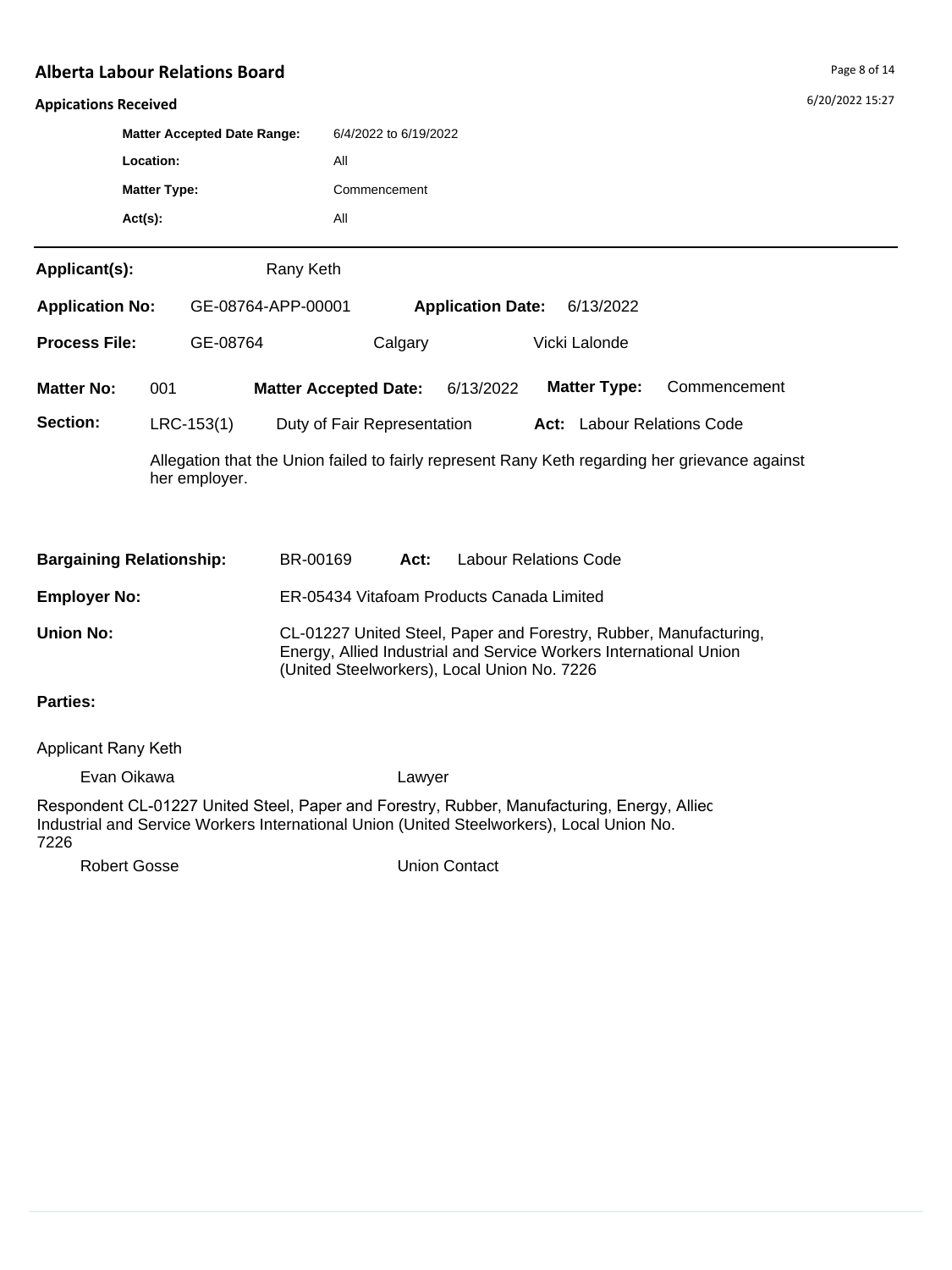| <b>Appications Received</b>                                                                                                                                                                         |                     |                                                                                                          |                                                                                                                                                                |                                      |                              |  |                                   |  |              |  | 6/20/2022 15:27 |
|-----------------------------------------------------------------------------------------------------------------------------------------------------------------------------------------------------|---------------------|----------------------------------------------------------------------------------------------------------|----------------------------------------------------------------------------------------------------------------------------------------------------------------|--------------------------------------|------------------------------|--|-----------------------------------|--|--------------|--|-----------------|
| <b>Matter Accepted Date Range:</b><br>Location:                                                                                                                                                     |                     |                                                                                                          | 6/4/2022 to 6/19/2022                                                                                                                                          |                                      |                              |  |                                   |  |              |  |                 |
|                                                                                                                                                                                                     |                     |                                                                                                          | All                                                                                                                                                            |                                      |                              |  |                                   |  |              |  |                 |
|                                                                                                                                                                                                     | <b>Matter Type:</b> |                                                                                                          | Commencement                                                                                                                                                   |                                      |                              |  |                                   |  |              |  |                 |
|                                                                                                                                                                                                     | $Act(s)$ :          |                                                                                                          | All                                                                                                                                                            |                                      |                              |  |                                   |  |              |  |                 |
| Applicant(s):                                                                                                                                                                                       |                     |                                                                                                          | Shane R. Barroby                                                                                                                                               |                                      |                              |  |                                   |  |              |  |                 |
| <b>Application No:</b>                                                                                                                                                                              |                     | GE-08766-APP-00001                                                                                       |                                                                                                                                                                |                                      | <b>Application Date:</b>     |  | 6/14/2022                         |  |              |  |                 |
| <b>Process File:</b>                                                                                                                                                                                |                     | GE-08766                                                                                                 |                                                                                                                                                                | Edmonton                             |                              |  | Cynthia Agwo                      |  |              |  |                 |
| <b>Matter No:</b>                                                                                                                                                                                   | 001                 |                                                                                                          | <b>Matter Accepted Date:</b>                                                                                                                                   |                                      | 6/14/2022                    |  | <b>Matter Type:</b>               |  | Commencement |  |                 |
| Section:                                                                                                                                                                                            | <b>LRC-26</b>       |                                                                                                          | <b>Union Disciplinary Action</b>                                                                                                                               |                                      |                              |  | Act: Labour Relations Code        |  |              |  |                 |
| Allegation that Shane Ralph Barroby was not afforded procedural fairness by the Union with<br>respect to his suspension and his Union membership was suspended without prior notice<br>being given. |                     |                                                                                                          |                                                                                                                                                                |                                      |                              |  |                                   |  |              |  |                 |
| <b>Matter No:</b>                                                                                                                                                                                   | 002                 |                                                                                                          | <b>Matter Accepted Date:</b>                                                                                                                                   |                                      | 6/14/2022                    |  | <b>Matter Type:</b>               |  | Commencement |  |                 |
| Section:                                                                                                                                                                                            |                     | $LRC-152(1a)$                                                                                            | <b>Discriminatory Union Rules</b>                                                                                                                              |                                      |                              |  | <b>Act:</b> Labour Relations Code |  |              |  |                 |
|                                                                                                                                                                                                     |                     | Allegation that the Union suspended the membership of Shane Ralph Barroby in a<br>discriminatory manner. |                                                                                                                                                                |                                      |                              |  |                                   |  |              |  |                 |
| <b>Bargaining Relationship:</b>                                                                                                                                                                     |                     |                                                                                                          | BR-13825                                                                                                                                                       | Act:                                 | <b>Labour Relations Code</b> |  |                                   |  |              |  |                 |
| <b>Employer No:</b>                                                                                                                                                                                 |                     |                                                                                                          | ER-10814 Worley Industrial Services ULC                                                                                                                        |                                      |                              |  |                                   |  |              |  |                 |
| <b>Union No:</b>                                                                                                                                                                                    |                     |                                                                                                          | CL-00371 United Association of Journeymen and Apprentices of the<br>Plumbing and Pipe Fitting Industry of the United States and Canada,<br>Local Union No. 488 |                                      |                              |  |                                   |  |              |  |                 |
| <b>Bargaining Relationship:</b>                                                                                                                                                                     |                     |                                                                                                          | BR-13826                                                                                                                                                       | <b>Labour Relations Code</b><br>Act: |                              |  |                                   |  |              |  |                 |
| <b>Employer No:</b>                                                                                                                                                                                 |                     |                                                                                                          | ER-10814 Worley Industrial Services ULC                                                                                                                        |                                      |                              |  |                                   |  |              |  |                 |
| <b>Union No:</b>                                                                                                                                                                                    |                     |                                                                                                          | CL-00371 United Association of Journeymen and Apprentices of the<br>Plumbing and Pipe Fitting Industry of the United States and Canada,<br>Local Union No. 488 |                                      |                              |  |                                   |  |              |  |                 |
| <b>Parties:</b>                                                                                                                                                                                     |                     |                                                                                                          |                                                                                                                                                                |                                      |                              |  |                                   |  |              |  |                 |
|                                                                                                                                                                                                     |                     | Affected Party ER-10814 Worley Industrial Services ULC                                                   |                                                                                                                                                                |                                      |                              |  |                                   |  |              |  |                 |
|                                                                                                                                                                                                     | No Representative   |                                                                                                          |                                                                                                                                                                | Spokesperson                         |                              |  |                                   |  |              |  |                 |
| Applicant Shane R. Barroby                                                                                                                                                                          |                     |                                                                                                          |                                                                                                                                                                |                                      |                              |  |                                   |  |              |  |                 |

No Representative Spokesperson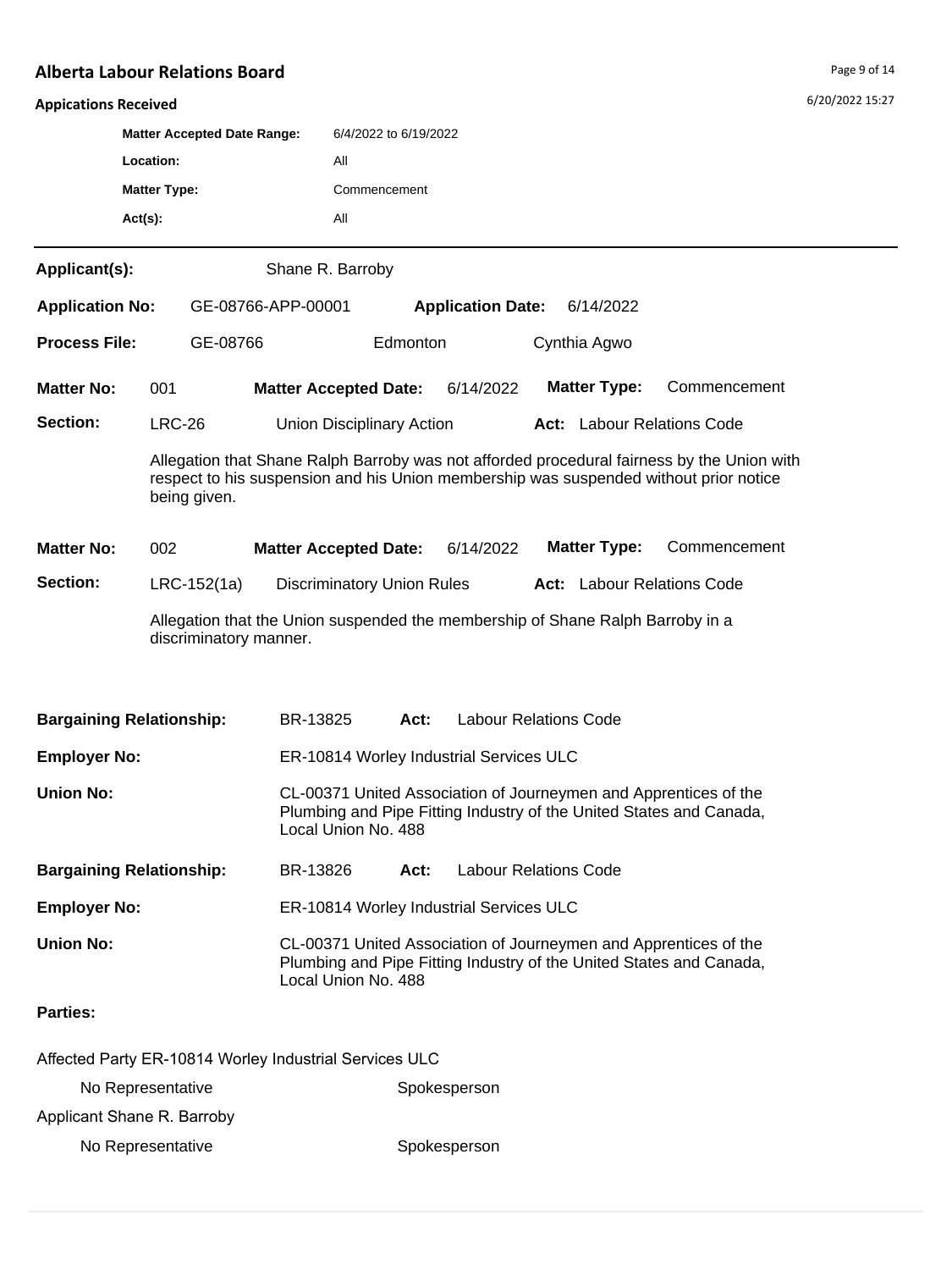6/20/2022 15:27

#### **Appications Received**

| <b>Matter Accepted Date Range:</b> | 6/4/2022 to 6/19/2022 |
|------------------------------------|-----------------------|
| Location:                          | Αll                   |
| <b>Matter Type:</b>                | Commencement          |
| $Act(s)$ :                         | Αll                   |

Respondent CL-00371 United Association of Journeymen and Apprentices of the Plumbing and Pipe Fitting Industry of the United States and Canada, Local Union No. 488

No Representative Spokesperson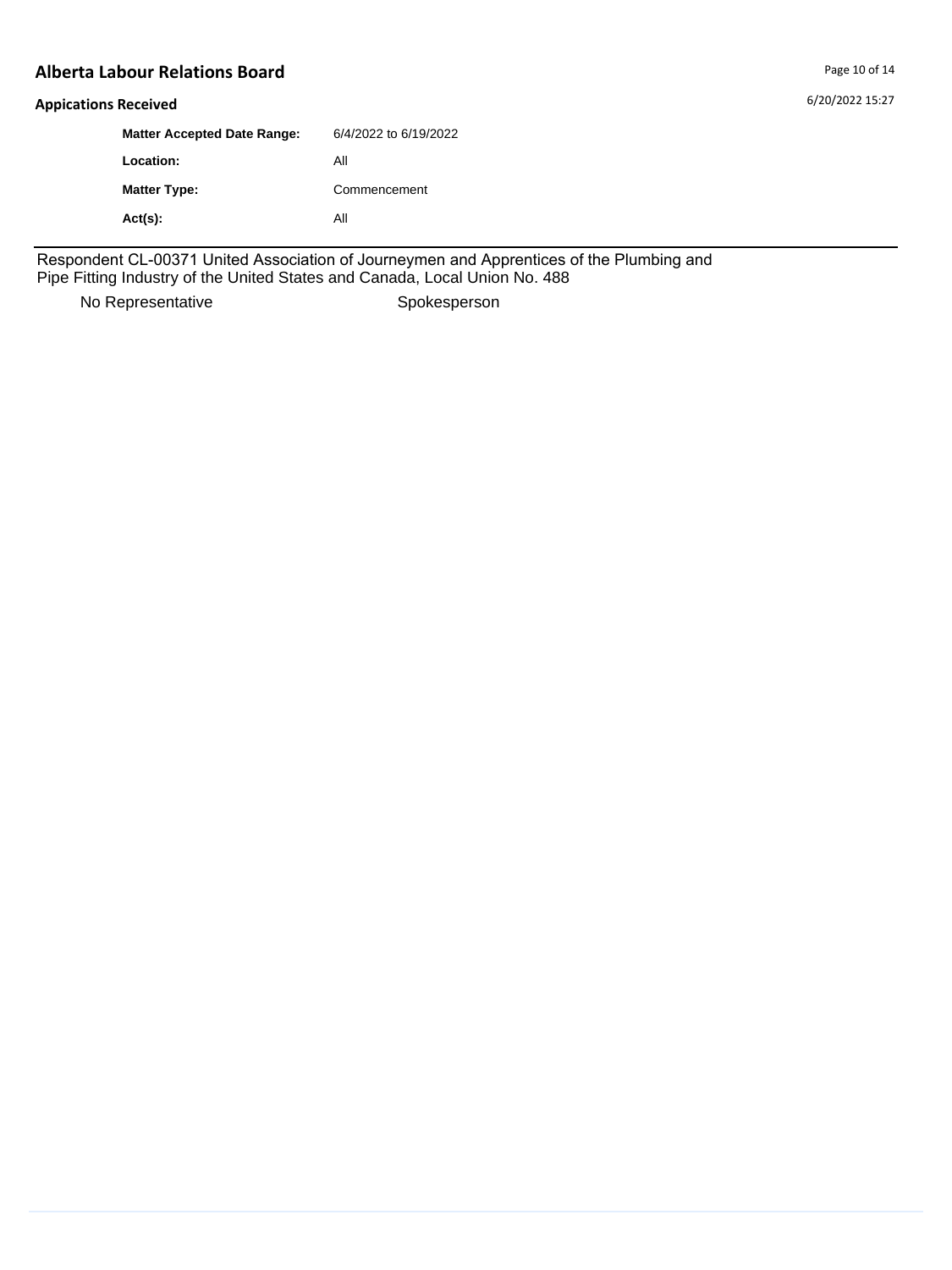## **Appications Received**

| <b>Matter Accepted Date Range:</b> | 6/4/2022 to 6/19/2022 |
|------------------------------------|-----------------------|
| Location:                          | All                   |
| <b>Matter Type:</b>                | Commencement          |
| $Act(s)$ :                         | Αll                   |

| Applicant(s):          |                                                                                              | CL-00364 Miscellaneous Employees, Teamsters Local Union No. 987 of Alberta |                                       |               |      |                       |              |  |
|------------------------|----------------------------------------------------------------------------------------------|----------------------------------------------------------------------------|---------------------------------------|---------------|------|-----------------------|--------------|--|
| <b>Application No:</b> |                                                                                              | CR-05906-APP-00001                                                         | <b>Application Date:</b><br>6/15/2022 |               |      |                       |              |  |
| <b>Process File:</b>   |                                                                                              | CR-05906<br>Calgary                                                        |                                       | Vicki Lalonde |      |                       |              |  |
| <b>Matter No:</b>      | 001                                                                                          | <b>Matter Accepted Date:</b>                                               |                                       | 6/15/2022     |      | <b>Matter Type:</b>   | Commencement |  |
| Section:               | <b>LRC-32</b>                                                                                | Certification                                                              |                                       |               | Act: | Labour Relations Code |              |  |
|                        | Application for certification for a unit of "All employees". Estimated unit of 10 employees. |                                                                            |                                       |               |      |                       |              |  |

| <b>Bargaining Relationship:</b> | BR-18796                                                                      | Act: | <b>Labour Relations Code</b> |  |  |  |
|---------------------------------|-------------------------------------------------------------------------------|------|------------------------------|--|--|--|
| <b>Employer No:</b>             | ER-12654 Reset Society of Calgary                                             |      |                              |  |  |  |
| Union No:                       | CL-00364 Miscellaneous Employees, Teamsters Local Union No.<br>987 of Alberta |      |                              |  |  |  |

| Applicant CL-00364 Miscellaneous Employees, Teamsters Local Union No. 987 of Alberta |                         |
|--------------------------------------------------------------------------------------|-------------------------|
| <b>Preston Quintin</b>                                                               | Union Contact           |
| Respondent ER-12654 Reset Society of Calgary                                         |                         |
| Lori Brienza                                                                         | Lawyer                  |
| Theresa Jenkins                                                                      | <b>Employer Contact</b> |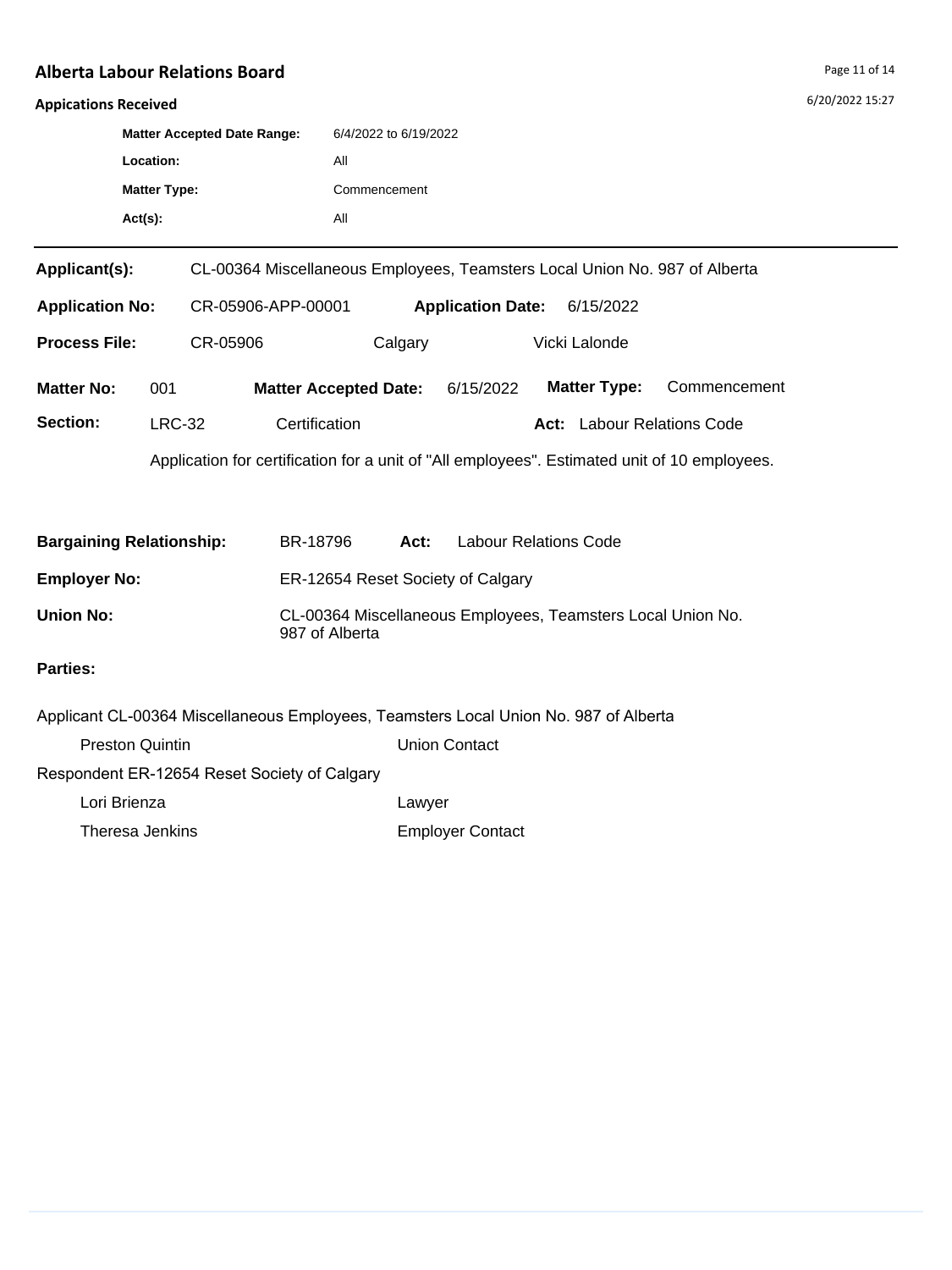#### **Appications Received**

|                                  |            | <b>Matter Accepted Date Range:</b> |              | 6/4/2022 to 6/19/2022        |                          |  |                     |                                                                                            |  |
|----------------------------------|------------|------------------------------------|--------------|------------------------------|--------------------------|--|---------------------|--------------------------------------------------------------------------------------------|--|
| Location:<br><b>Matter Type:</b> |            |                                    | All          |                              |                          |  |                     |                                                                                            |  |
|                                  |            |                                    | Commencement |                              |                          |  |                     |                                                                                            |  |
|                                  | $Act(s)$ : |                                    |              | All                          |                          |  |                     |                                                                                            |  |
| Applicant(s):                    |            |                                    |              | Maureen Bakken               |                          |  |                     |                                                                                            |  |
| <b>Application No:</b>           |            | EA-00163-APP-00001                 |              |                              | <b>Application Date:</b> |  | 6/15/2022           |                                                                                            |  |
| <b>Process File:</b>             |            | EA-00163                           |              | Calgary                      |                          |  | Vicki Lalonde       |                                                                                            |  |
| <b>Matter No:</b>                | 001        |                                    |              | <b>Matter Accepted Date:</b> | 6/15/2022                |  | <b>Matter Type:</b> | Commencement                                                                               |  |
| Section:                         |            | ESC-95(2b)                         |              | Order Under Division 3       |                          |  |                     | Act: Employment Standards Code                                                             |  |
|                                  |            |                                    |              |                              |                          |  |                     | Anneal of an Order of Officer brought by Maurean Bakken Professional Corporation affecting |  |

Appeal of an Order of Officer brought by Maureen Bakken Professional Corporation affecting Meranda Wynn Lajeunesse pursuant to section 95(2b) of the Employment Standards Code.

#### **Parties:**

Affected Party IP-06486 The Director of Employment Standards

Applicant Maureen Bakken

Maureen Bakken **Employer Contact** 

Respondent Meranda Lajeunesse

No Representative Spokesperson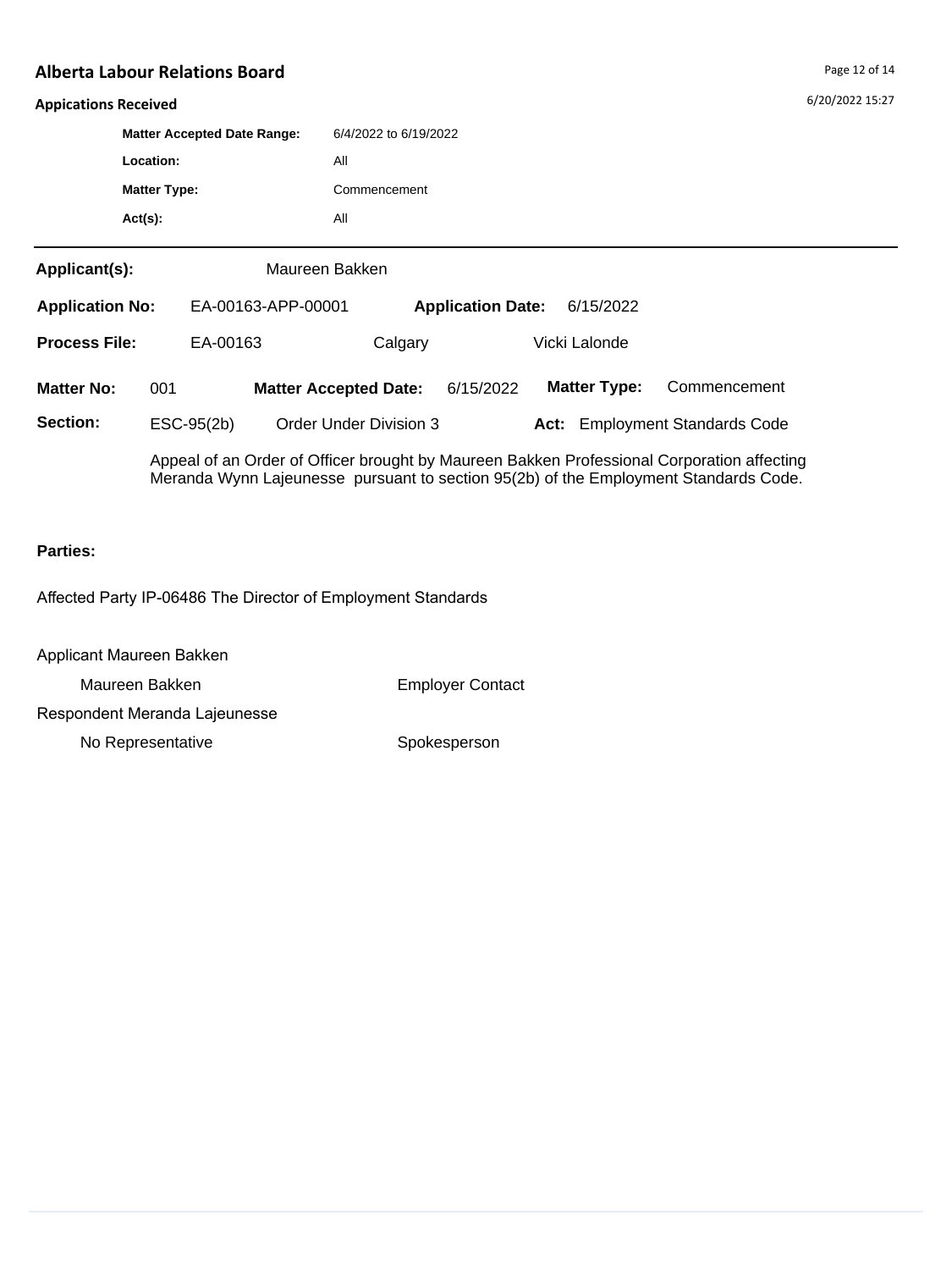#### **Appications Received**

| <b>Matter Accepted Date Range:</b> | 6/4/2022 to 6/19/2022 |
|------------------------------------|-----------------------|
| Location:                          | All                   |
| <b>Matter Type:</b>                | Commencement          |
| $Act(s)$ :                         | All                   |

**Applicant(s):** ER-10967 Carewest

| <b>Application Date:</b><br><b>Application No:</b><br>AR-00054-APP-00001 |     |              |                               | 6/16/2022 |                                   |              |
|--------------------------------------------------------------------------|-----|--------------|-------------------------------|-----------|-----------------------------------|--------------|
| <b>Process File:</b>                                                     |     | AR-00054     | Calgary                       |           | Vicki Lalonde                     |              |
| <b>Matter No:</b>                                                        | 001 |              | <b>Matter Accepted Date:</b>  | 6/16/2022 | <b>Matter Type:</b>               | Commencement |
| Section:                                                                 |     | $LRC-145(2)$ | <b>Review of Arbitrations</b> |           | <b>Act:</b> Labour Relations Code |              |

Application seeking a review of a decision, order, directive or proceeding dated May 18, 2022 in an arbitration affecting The Alberta Union of Provincial Employees and Carewest.

| <b>Bargaining Relationship:</b> | BR-17757          | Act: | <b>Labour Relations Code</b>                       |
|---------------------------------|-------------------|------|----------------------------------------------------|
| <b>Employer No:</b>             | ER-10967 Carewest |      |                                                    |
| Union No:                       |                   |      | CT-00385 The Alberta Union of Provincial Employees |

## **Parties:**

| Applicant ER-10967 Carewest     |        |
|---------------------------------|--------|
| Rebecca Silverberg              | Lawyer |
| Arbitrator James T. Casey, Q.C. |        |

# Respondent CT-00385 The Alberta Union of Provincial Employees

| Larry Dawson   | Union Contact        |
|----------------|----------------------|
| Carol Drennan  | Union Contact        |
| Megan Johnston | <b>Union Contact</b> |
| Liane Lawford  | Union Contact        |
| Jim Petrie     | Union Contact        |